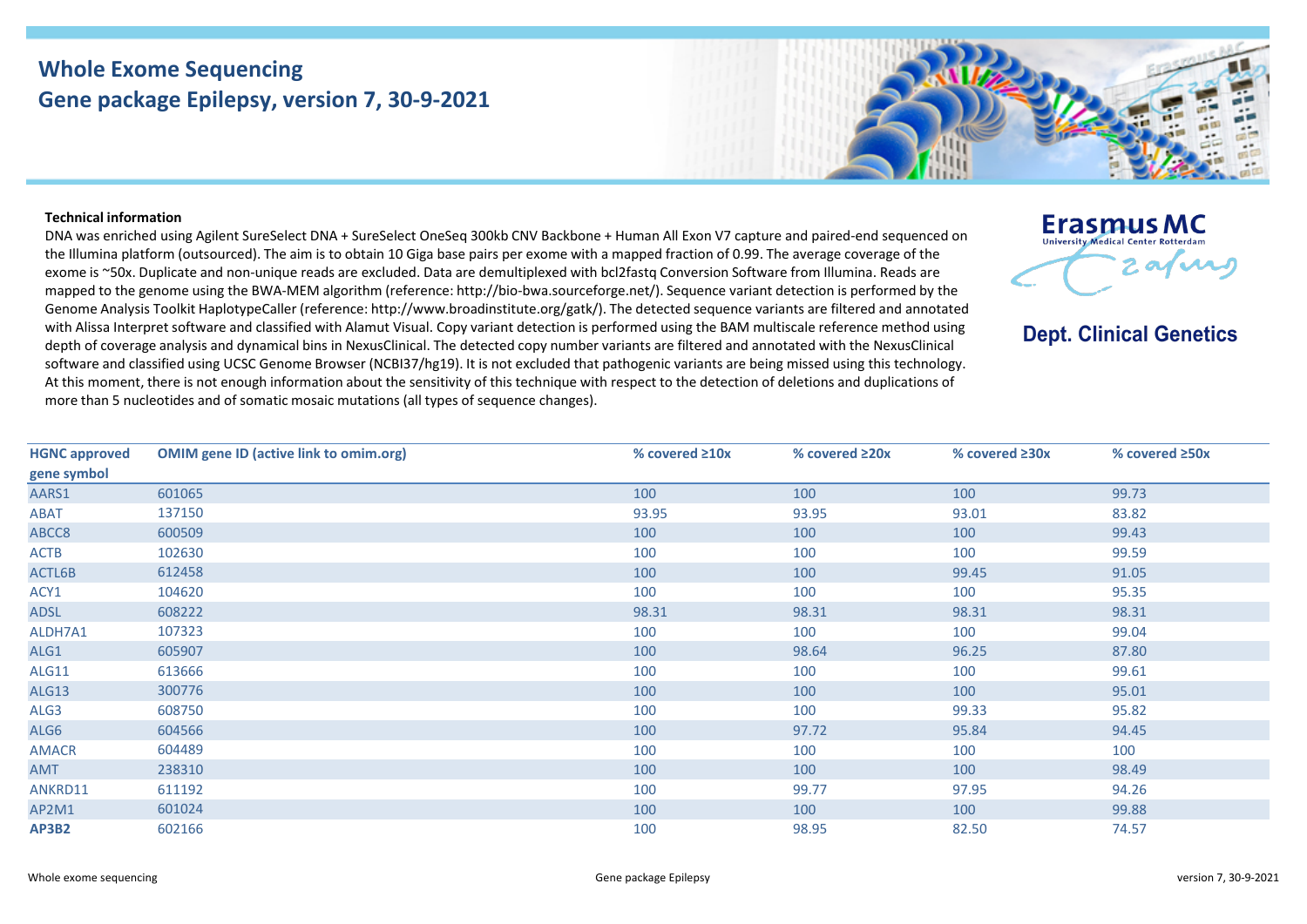| <b>HGNC approved</b> | <b>OMIM gene ID (active link to omim.org)</b> | % covered ≥10x | % covered ≥20x | % covered ≥30x | % covered ≥50x |
|----------------------|-----------------------------------------------|----------------|----------------|----------------|----------------|
| gene symbol          |                                               |                |                |                |                |
| ARHGEF9              | 300429                                        | 96.19          | 96.19          | 95.89          | 89.65          |
| ARID1B               | 614556                                        | 96.99          | 93.58          | 87.86          | 77.69          |
| ARV1                 | 611647                                        | 100            | 100            | 100            | 100            |
| ARX                  | 300382                                        | 83.87          | 74.50          | 64.03          | 41.41          |
| ASAH1                | 613468                                        | 100            | 100            | 99.21          | 92.70          |
| ASL                  | 608310                                        | 100            | 100            | 100            | 97.14          |
| ATAD1                | 614452                                        | 100            | 100            | 100            | 96.88          |
| ATP1A2               | 182340                                        | 100            | 100            | 100            | 97.98          |
| ATP1A3               | 182350                                        | 100            | 100            | 99.43          | 95.12          |
| ATP6AP2              | 300556                                        | 100            | 100            | 98.50          | 86.79          |
| ATP7A                | 300011                                        | 100            | 100            | 99.49          | 95.63          |
| <b>ATRX</b>          | 300032                                        | 100            | 99.42          | 96.84          | 86.54          |
| AUTS2                | 607270                                        | 100            | 99.39          | 94.65          | 72.72          |
| BOLA3                | 613183                                        | 100            | 100            | 96.13          | 81.55          |
| BRAT1                | 614506                                        | 100            | 98.26          | 93.33          | 89.77          |
| <b>BTD</b>           | 609019                                        | 100            | 100            | 100            | 100            |
| CACNA1A              | 601011                                        | 99.96          | 98.59          | 94.57          | 79.29          |
| CACNA1B              | 601012                                        | 97.48          | 95.91          | 94.02          | 88.65          |
| CACNA1E              | 601013                                        | 100            | 99.96          | 99.85          | 98.87          |
| CACNA1G              | 604065                                        | 100            | 99.51          | 98.30          | 94.07          |
| CACNA2D2             | 607082                                        | 94.66          | 94.10          | 92.97          | 85.19          |
| CACNB4               | 601949                                        | 100            | 96.85          | 95.49          | 92.09          |
| <b>CAD</b>           | 114010                                        | 100            | 100            | 99.97          | 97.66          |
| CASK                 | 300172                                        | 100            | 99.04          | 96.53          | 85.71          |
| CDKL5                | 300203                                        | 100            | 99.74          | 96.36          | 89.33          |
| CERS1                | 606919                                        | 100            | 100            | 100            | 99.51          |
| CERT1                | 604677                                        | 100            | 100            | 100            | 94.94          |
| CHD <sub>2</sub>     | 602119                                        | 100            | 99.22          | 96.72          | 90.17          |
| CHD <sub>5</sub>     | 610771                                        | 99.70          | 97.43          | 93.55          | 82.60          |
| CHRNA2               | 118502                                        | 100            | 100            | 100            | 96.19          |
| CHRNA4               | 118504                                        | 100            | 95.20          | 95.20          | 94.90          |
| <b>CHRNB2</b>        | 118507                                        | 100            | 100            | 99.20          | 95.14          |
| CLCN4                | 302910                                        | 100            | 100            | 99             | 90.66          |
| CLDN16               | 603959                                        | 100            | 100            | 100            | 100            |
| CLDN19               | 610036                                        | 100            | 100            | 100            | 100            |
| CLN3                 | 607042                                        | 100            | 97.96          | 91.76          | 88.85          |
| CLN5                 | 608102                                        | 93.14          | 93.14          | 87.18          | 68.93          |
| CLN6                 | 606725                                        | 100            | 100            | 99.35          | 92.17          |
| CLN8                 | 607837                                        | 100            | 100            | 100            | 100            |
| CNKSR2               | 300724                                        | 100            | 99.49          | 96.30          | 80.03          |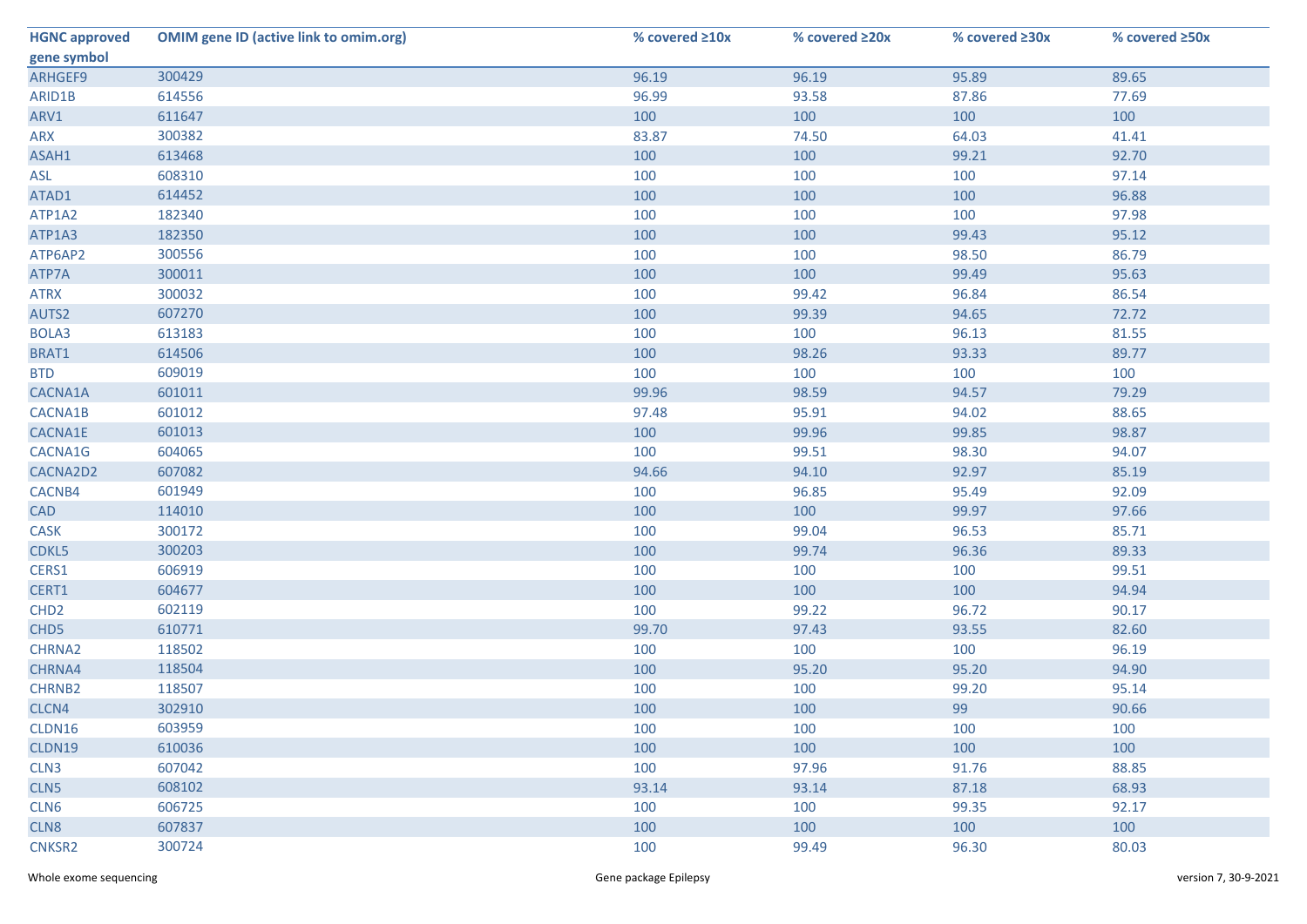| <b>HGNC approved</b> | <b>OMIM gene ID (active link to omim.org)</b> | % covered ≥10x | % covered ≥20x | % covered $\geq 30x$ | % covered ≥50x |
|----------------------|-----------------------------------------------|----------------|----------------|----------------------|----------------|
| gene symbol          |                                               |                |                |                      |                |
| CNNM <sub>2</sub>    | 607803                                        | 100            | 100            | 100                  | 97.45          |
| CNTN <sub>2</sub>    | 190197                                        | 100            | 100            | 100                  | 97.85          |
| CNTNAP1              | 602346                                        | 100            | 100            | 99.89                | 95.01          |
| CNTNAP2              | 604569                                        | 100            | 100            | 99.80                | 97.78          |
| COA8                 | 616003                                        | 100            | 100            | 100                  | 100            |
| COL4A1               | 120130                                        | 98.87          | 97.12          | 94.05                | 85.47          |
| COQ <sub>2</sub>     | 609825                                        | 100            | 100            | 98.08                | 85.92          |
| COQ4                 | 612898                                        | 100            | 94.33          | 84.65                | 64.60          |
| COQ8A                | 606980                                        | 100            | 100            | 100                  | 98.00          |
| CPS1                 | 608307                                        | 99.28          | 99.28          | 99.28                | 99.26          |
| CPT <sub>2</sub>     | 600650                                        | 100            | 99.93          | 98.34                | 95.81          |
| <b>CSNK2B</b>        | 115441                                        | 100            | 100            | 100                  | 100            |
| <b>CSTB</b>          | 601145                                        | 100            | 100            | 90.82                | 75.71          |
| CTNND2               | 604275                                        | 94.56          | 92.55          | 90.44                | 84.97          |
| <b>CTSD</b>          | 116840                                        | 99.58          | 93.79          | 93.79                | 91.28          |
| <b>CTSF</b>          | 603539                                        | 94.66          | 86.86          | 86.39                | 84.35          |
| CUL4B                | 300304                                        | 100            | 99.56          | 96.66                | 87.12          |
| CUX1                 | 116896                                        | 99.14          | 96.52          | 93.60                | 85.32          |
| D2HGDH               | 609186                                        | 100            | 100            | 98.62                | 95.35          |
| <b>DCX</b>           | 300121                                        | 100            | 100            | 97.92                | 83.70          |
| DEAF1                | 602635                                        | 95.14          | 87.42          | 83.98                | 79.33          |
| DENND5A              | 617278                                        | 100            | 100            | 99.24                | 94.98          |
| DEPDC5               | 614191                                        | 100            | 100            | 99.65                | 97.73          |
| <b>DLAT</b>          | 608770                                        | 100            | 99.84          | 98.48                | 95.22          |
| DNAJC5               | 611203                                        | 100            | 100            | 99.70                | 82.05          |
| DNM1                 | 602377                                        | 99.13          | 94.20          | 92.24                | 88.77          |
| DOCK7                | 615730                                        | 100            | 98.84          | 97.99                | 95.35          |
| DPAGT1               | 191350                                        | 100            | 100            | 100                  | 99.18          |
| DPM1                 | 603503                                        | 100            | 100            | 100                  | 98.96          |
| DPM <sub>2</sub>     | 603564                                        | 100            | 100            | 100                  | 94.28          |
| <b>DPYD</b>          | 612779                                        | 100            | 100            | 100                  | 100            |
| DYNC1H1              | 600112                                        | 100            | 100            | 99.80                | 97.54          |
| DYRK1A               | 600855                                        | 100            | 100            | 100                  | 97.83          |
| EEF1A2               | 602959                                        | 100            | 99.48          | 96.89                | 87.18          |
| <b>EGF</b>           | 131530                                        | 100            | 100            | 99.78                | 96.37          |
| EHMT1                | 607001                                        | 99.08          | 99.08          | 97.81                | 93.17          |
| EPM2A                | 607566                                        | 84.15          | 80.37          | 78.63                | 74.85          |
| FA2H                 | 611026                                        | 100            | 95.14          | 87.98                | 73.33          |
| FARS <sub>2</sub>    | 611592                                        | 100            | 100            | 100                  | 100            |
| <b>FASN</b>          | 600212                                        | 100            | 100            | 99.19                | 95.63          |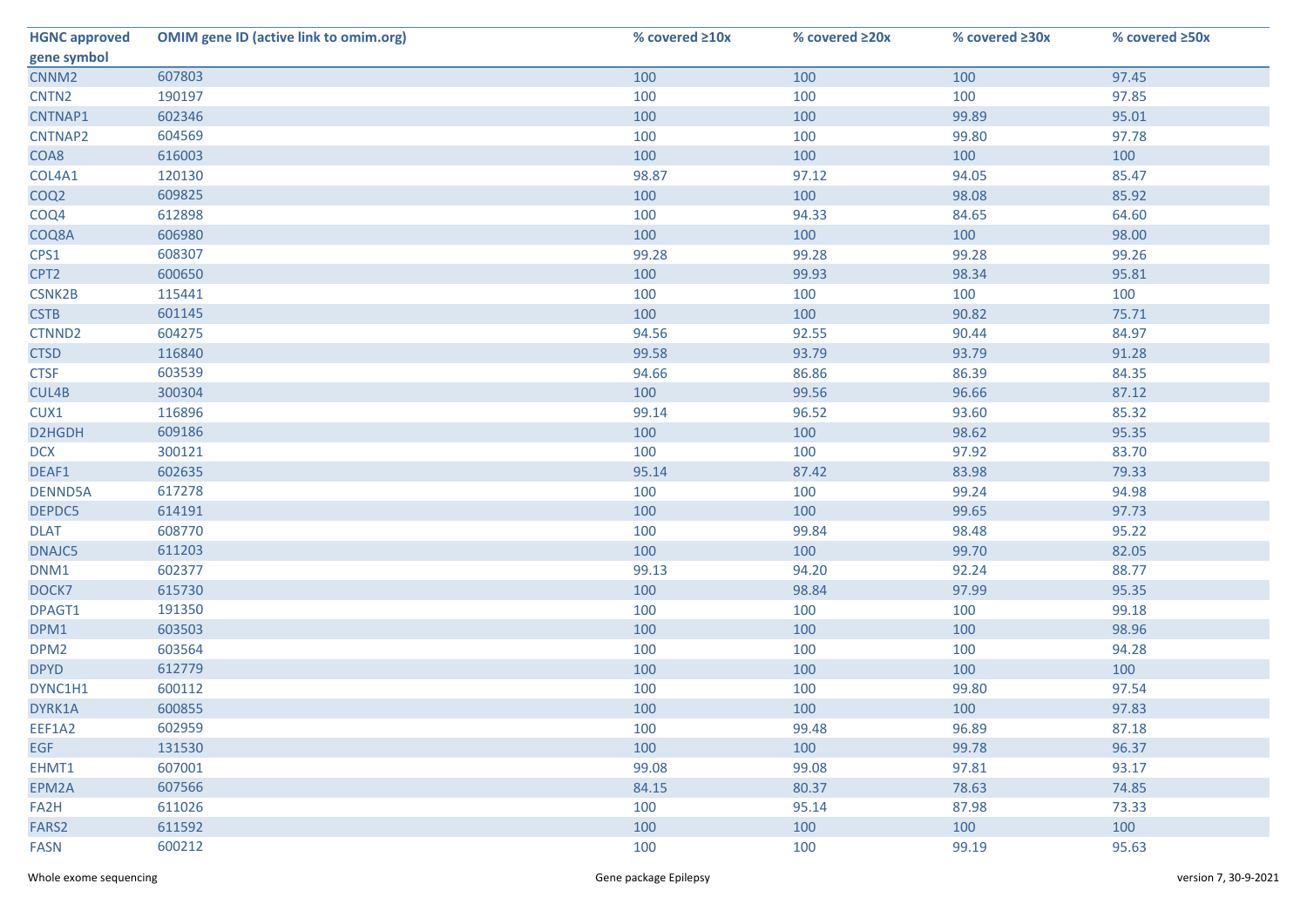| <b>HGNC approved</b> | <b>OMIM gene ID (active link to omim.org)</b> | % covered ≥10x | % covered ≥20x | % covered ≥30x | % covered ≥50x |
|----------------------|-----------------------------------------------|----------------|----------------|----------------|----------------|
| gene symbol          |                                               |                |                |                |                |
| <b>FBXO28</b>        | 609100                                        | 100            | 100            | 94.98          | 79.74          |
| FDFT1                | 184420                                        | 100            | 100            | 100            | 99.76          |
| FGD1                 | 300546                                        | 100            | 97.33          | 93.32          | 77.63          |
| <b>FGF12</b>         | 601513                                        | 100            | 100            | 100            | 99.88          |
| <b>FGF13</b>         | 300070                                        | 100            | 100            | 99.55          | 95.20          |
| <b>FLNA</b>          | 300017                                        | 99.98          | 98.83          | 97.47          | 92.13          |
| FOLR1                | 136430                                        | 100            | 100            | 100            | 100            |
| FOXG1                | 164874                                        | 100            | 96.07          | 92.57          | 87.86          |
| FOXRED1              | 613622                                        | 100            | 100            | 100            | 99.67          |
| FRRS1L               | 604574                                        | 100            | 91.27          | 83.66          | 68.54          |
| FXYD2                | 601814                                        | 100            | 100            | 100            | 100            |
| GABBR2               | 607340                                        | 97.85          | 96.88          | 95.35          | 89.65          |
| GABRA1               | 137160                                        | 100            | 100            | 100            | 97.29          |
| GABRA2               | 137140                                        | 100            | 100            | 100            | 99.22          |
| GABRA3               | 305660                                        | 100            | 100            | 100            | 92.51          |
| GABRB2               | 600232                                        | 100            | 100            | 100            | 100            |
| GABRB3               | 137192                                        | 100            | 100            | 100            | 100            |
| <b>GABRE</b>         | 300093                                        | 100            | 98.62          | 92.08          | 82.36          |
| GABRG2               | 137164                                        | 100            | 100            | 98.02          | 92.07          |
| GAD1                 | 605363                                        | 100            | 100            | 100            | 100            |
| <b>GAMT</b>          | 601240                                        | 100            | 94.38          | 82.14          | 77.84          |
| <b>GCSH</b>          | 238330                                        | 100            | 76.82          | 72.86          | 67.85          |
| <b>GLDC</b>          | 238300                                        | 100            | 100            | 99.72          | 96.67          |
| GLRA1                | 138491                                        | 100            | 100            | 100            | 98.36          |
| <b>GLRB</b>          | 138492                                        | 100            | 96.02          | 94.73          | 92.28          |
| GLUD1                | 138130                                        | 100            | 100            | 100            | 97.29          |
| GNAO1                | 139311                                        | 100            | 100            | 100            | 100            |
| GNB1                 | 139380                                        | 100            | 100            | 100            | 98.60          |
| GNB <sub>2</sub>     | 139390                                        | 100            | 99.46          | 94.04          | 82.83          |
| GOSR2                | 604027                                        | 100            | 100            | 100            | 94.62          |
| GPC3                 | 300037                                        | 100            | 100            | 98.72          | 90.20          |
| <b>GPHN</b>          | 603930                                        | 97.10          | 97.10          | 96.67          | 93.02          |
| GRIA3                | 305915                                        | 100            | 100            | 100            | 96.88          |
| GRIK2                | 138244                                        | 100            | 100            | 99.97          | 97.09          |
| GRIN1                | 138249                                        | 100            | 100            | 98.83          | 93.09          |
| GRIN2A               | 138253                                        | 100            | 100            | 100            | 99.40          |
| <b>GRIN2B</b>        | 138252                                        | 100            | 100            | 100            | 99.30          |
| GRIN2D               | 602717                                        | 83.80          | 71.60          | 65.64          | 55.90          |
| <b>GRN</b>           | 138945                                        | 100            | 100            | 100            | 99.41          |
| <b>HADH</b>          | 601609                                        | 100            | 100            | 100            | 99.87          |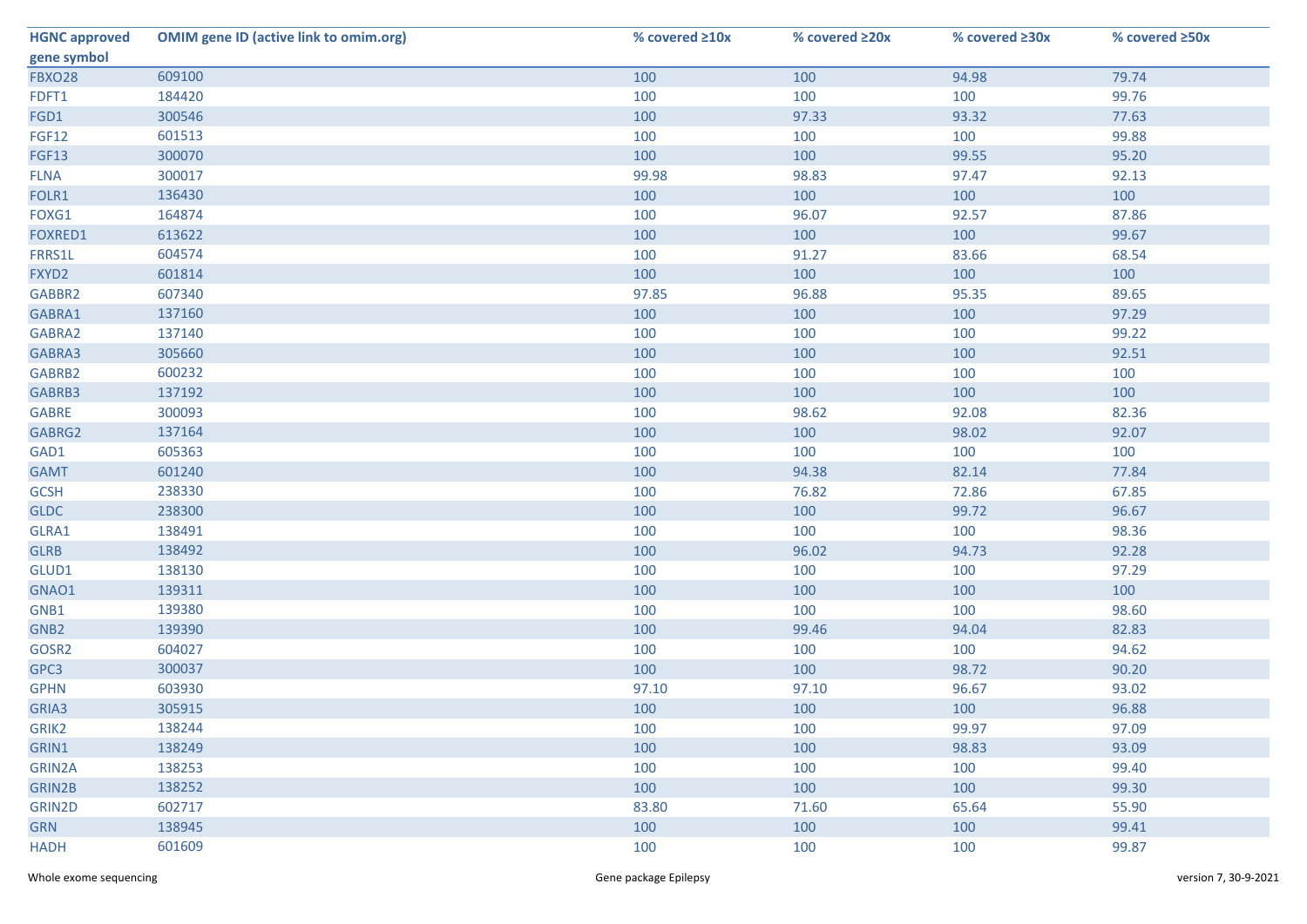| <b>HGNC approved</b> | <b>OMIM gene ID (active link to omim.org)</b> | % covered ≥10x | % covered ≥20x | % covered ≥30x | % covered ≥50x |
|----------------------|-----------------------------------------------|----------------|----------------|----------------|----------------|
| gene symbol          |                                               |                |                |                |                |
| HCFC1                | 300019                                        | 100            | 100            | 99.56          | 94.75          |
| HCN1                 | 602780                                        | 100            | 100            | 100            | 98.62          |
| HDAC4                | 605314                                        | 99.74          | 95.85          | 94.63          | 84.31          |
| HID1                 | 605752                                        | 100            | 99.96          | 98.38          | 84.95          |
| <b>HLCS</b>          | 609018                                        | 86.97          | 86.97          | 86.97          | 86.62          |
| HNRNPH2              | 300610                                        | 100            | 100            | 100            | 100            |
| <b>HNRNPU</b>        | 602869                                        | 100            | 98.62          | 95.50          | 87.79          |
| <b>HSD17B10</b>      | 300256                                        | 100            | 100            | 100            | 94.24          |
| <b>HSD17B4</b>       | 601860                                        | 99.17          | 96.87          | 96.05          | 90.21          |
| HUWE1                | 300697                                        | 100            | 99.63          | 98.20          | 89.54          |
| IDH <sub>2</sub>     | 147650                                        | 100            | 97.56          | 91.43          | 91.43          |
| IER3IP1              | 609382                                        | 100            | 100            | 100            | 97.55          |
| IFIH1                | 606951                                        | 100            | 100            | 100            | 99.12          |
| <b>INTS8</b>         | 611351                                        | 99.91          | 98.40          | 95.50          | 87.06          |
| IQSEC2               | 300522                                        | 98.08          | 94.51          | 87.89          | 61.40          |
| IRF2BPL              | 611720                                        | 98.67          | 96.03          | 94.52          | 89.06          |
| JAM3                 | 606871                                        | 100            | 100            | 100            | 99.41          |
| KANSL1               | 612452                                        | 100            | 100            | 99.55          | 96.31          |
| KCNA1                | 176260                                        | 100            | 100            | 100            | 100            |
| <b>KCNA2</b>         | 176262                                        | 100            | 100            | 100            | 100            |
| KCNB1                | 600397                                        | 100            | 100            | 100            | 100            |
| KCNC1                | 176258                                        | 100            | 100            | 100            | 100            |
| KCNC <sub>2</sub>    | 176256                                        | 100            | 100            | 100            | 100            |
| KCND3                | 605411                                        | 100            | 100            | 100            | 98.95          |
| KCNH1                | 603305                                        | 100            | 100            | 100            | 99.00          |
| KCNJ10               | 602208                                        | 100            | 100            | 100            | 100            |
| KCNJ11               | 600937                                        | 100            | 100            | 100            | 100            |
| <b>KCNMA1</b>        | 600150                                        | 100            | 100            | 93.77          | 72.83          |
| KCNQ <sub>2</sub>    | 602235                                        | 99.77          | 97.41          | 92.06          | 84.22          |
| KCNQ3                | 602232                                        | 99.66          | 96.84          | 95.34          | 91.05          |
| KCNQ5                | 607357                                        | 100            | 97.40          | 94.23          | 90.49          |
| KCNT1                | 608167                                        | 99.91          | 97.05          | 91.61          | 79.87          |
| KCNT2                | 610044                                        | 99.87          | 97.68          | 95.74          | 94.29          |
| KCTD7                | 611725                                        | 100            | 100            | 100            | 98.84          |
| KDM5C                | 314690                                        | 100            | 100            | 99.48          | 94.03          |
| KIF5A                | 602821                                        | 100            | 100            | 99.75          | 95.30          |
| KIF5C                | 604593                                        | 100            | 98.83          | 95.34          | 87.27          |
| KMT2A                | 159555                                        | 99.92          | 99.22          | 98.31          | 95.93          |
| <b>KPNA7</b>         | 614107                                        | 100            | 100            | 98.80          | 94.59          |
| <b>KPTN</b>          | 615620                                        | 100            | 100            | 97.19          | 85.14          |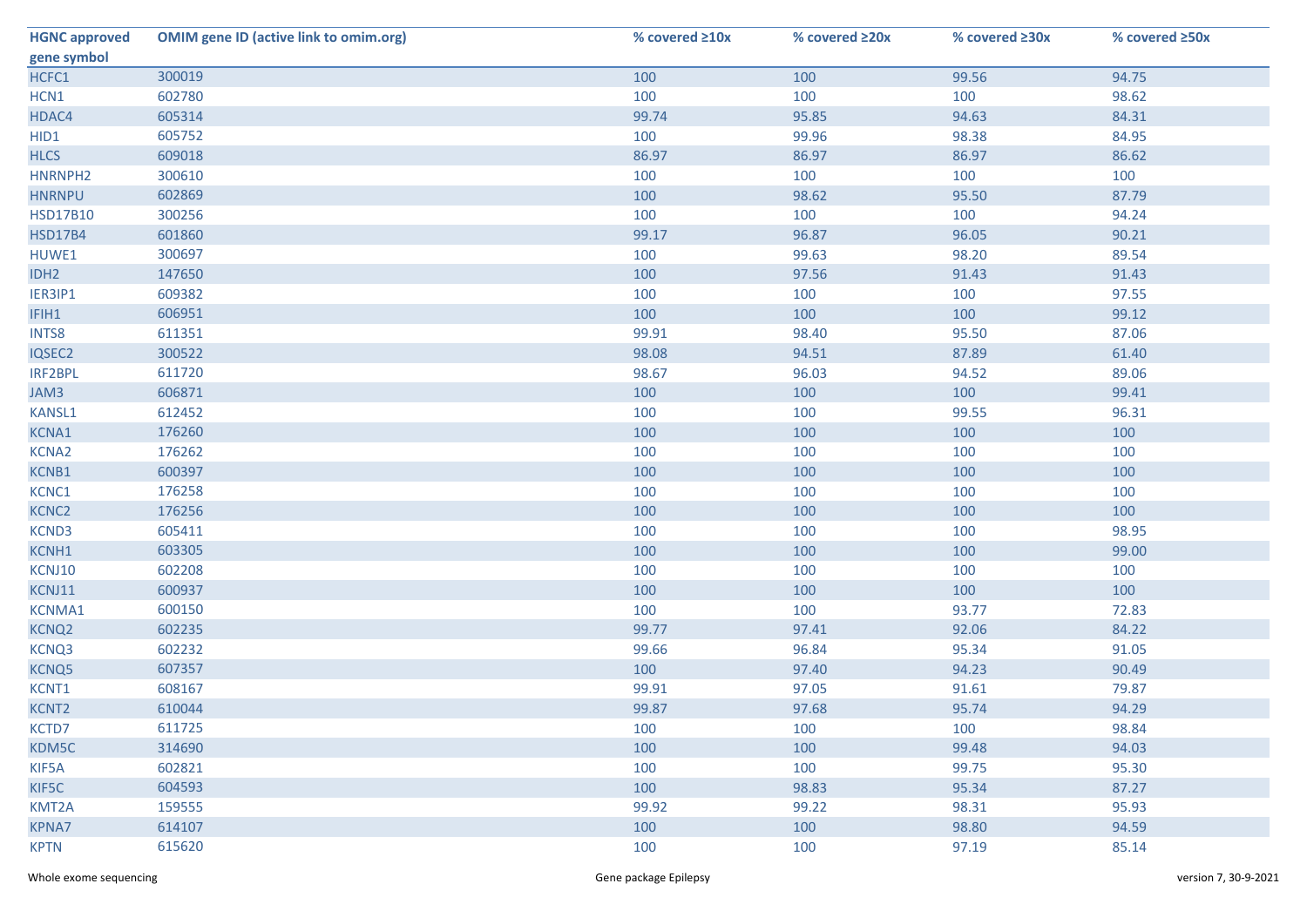| <b>HGNC approved</b> | <b>OMIM gene ID (active link to omim.org)</b> | % covered ≥10x | % covered ≥20x | % covered $\geq 30x$ | % covered ≥50x |
|----------------------|-----------------------------------------------|----------------|----------------|----------------------|----------------|
| gene symbol          |                                               |                |                |                      |                |
| LGI1                 | 604619                                        | 100            | 100            | 100                  | 99.84          |
| <b>LIAS</b>          | 607031                                        | 100            | 99.33          | 92.76                | 92.76          |
| MAST3                | 612258                                        | 98.68          | 95.96          | 92.37                | 83.96          |
| MBD5                 | 611472                                        | 100            | 100            | 99.78                | 98.89          |
| MDH <sub>2</sub>     | 154100                                        | 100            | 100            | 100                  | 99.14          |
| MECP <sub>2</sub>    | 300005                                        | 100            | 100            | 100                  | 88.50          |
| <b>MED12</b>         | 300188                                        | 100            | 99.82          | 97.42                | 89.88          |
| MEF2C                | 600662                                        | 100            | 100            | 100                  | 93.96          |
| MFSD8                | 611124                                        | 100            | 100            | 100                  | 98.06          |
| MLC1                 | 605908                                        | 100            | 100            | 100                  | 92.34          |
| MOCS1                | 603707                                        | 100            | 100            | 96.80                | 93.26          |
| MOCS <sub>2</sub>    | 603708                                        | 100            | 100            | 100                  | 100            |
| MPDU1                | 604041                                        | 100            | 100            | 100                  | 90.24          |
| <b>MTHFR</b>         | 607093                                        | 100            | 100            | 100                  | 97.21          |
| <b>MTHFS</b>         | 604197                                        | 100            | 100            | 100                  | 98.06          |
| <b>MTOR</b>          | 601231                                        | 100            | 99.87          | 99.52                | 97.16          |
| <b>NAPB</b>          | 611270                                        | 100            | 100            | 100                  | 100            |
| <b>NBEA</b>          | 604889                                        | 99.00          | 98.87          | 97.98                | 93.94          |
| NDUFA1               | 300078                                        | 100            | 100            | 100                  | 100            |
| NDUFA11              | 612638                                        | 100            | 100            | 100                  | 86.78          |
| NDUFAF1              | 606934                                        | 100            | 100            | 100                  | 100            |
| NDUFAF2              | 609653                                        | 100            | 99.49          | 97.10                | 80.41          |
| NDUFAF3              | 612911                                        | 100            | 100            | 98.93                | 90.03          |
| NDUFAF4              | 611776                                        | 100            | 100            | 100                  | 84.10          |
| NDUFAF5              | 612360                                        | 100            | 95.12          | 95.12                | 91.79          |
| NDUFB3               | 603839                                        | 100            | 100            | 100                  | 100            |
| NDUFB9               | 601445                                        | 100            | 100            | 100                  | 98.38          |
| NDUFS1               | 157655                                        | 100            | 100            | 100                  | 99.52          |
| NDUFS2               | 602985                                        | 100            | 100            | 100                  | 93.11          |
| NDUFS3               | 603846                                        | 100            | 100            | 100                  | 100            |
| NDUFS4               | 602694                                        | 100            | 100            | 100                  | 100            |
| NDUFS6               | 603848                                        | 100            | 100            | 99.89                | 85.62          |
| NDUFV1               | 161015                                        | 100            | 100            | 99.91                | 96.29          |
| NDUFV2               | 600532                                        | 100            | 100            | 97.41                | 90.85          |
| NECAP1               | 611623                                        | 100            | 100            | 100                  | 100            |
| NEDD4L               | 606384                                        | 100            | 99.80          | 97.43                | 93.46          |
| <b>NEXMIF</b>        | 300524                                        | 100            | 100            | 100                  | 100            |
| NGLY1                | 610661                                        | 100            | 100            | 97.64                | 91.78          |
| NHLRC1               | 608072                                        | 100            | 100            | 100                  | 99.50          |
| NPRL <sub>2</sub>    | 607072                                        | 100            | 100            | 100                  | 100            |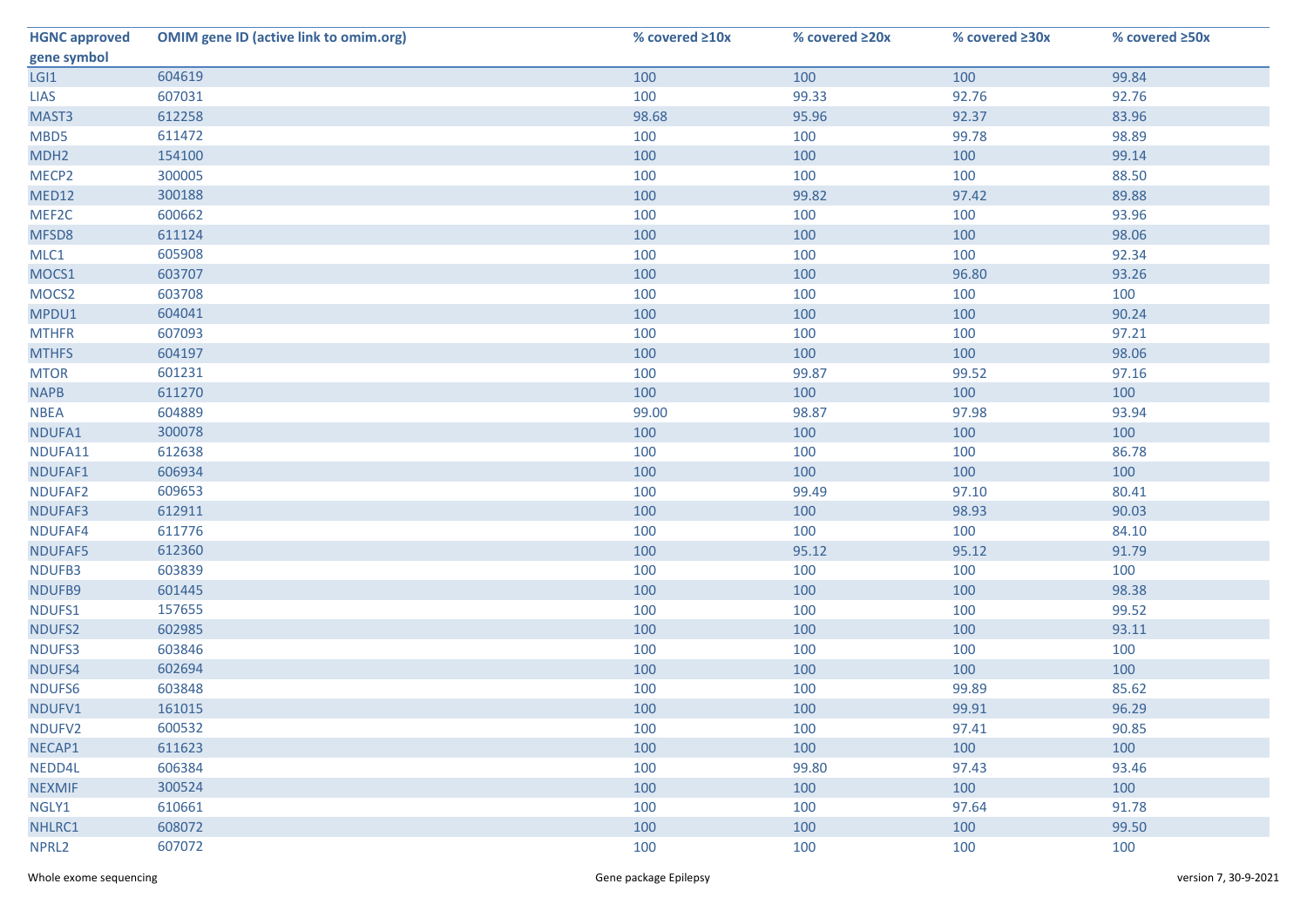| <b>HGNC approved</b> | <b>OMIM gene ID (active link to omim.org)</b> | % covered ≥10x | % covered ≥20x | % covered $\geq 30x$ | % covered ≥50x |
|----------------------|-----------------------------------------------|----------------|----------------|----------------------|----------------|
| gene symbol          |                                               |                |                |                      |                |
| NPRL3                | 600928                                        | 100            | 100            | 99.80                | 87.95          |
| NRXN1                | 600565                                        | 100            | 100            | 100                  | 98.88          |
| <b>NSDHL</b>         | 300275                                        | 100            | 100            | 100                  | 96.78          |
| NTRK2                | 600456                                        | 100            | 100            | 99.20                | 97.30          |
| <b>NUBPL</b>         | 613621                                        | 100            | 100            | 100                  | 100            |
| OFD1                 | 300170                                        | 100            | 99.66          | 98.24                | 86.94          |
| <b>OGT</b>           | 300255                                        | 100            | 100            | 100                  | 98.45          |
| OPHN1                | 300127                                        | 100            | 100            | 100                  | 95.34          |
| PAK3                 | 300142                                        | 100            | 100            | 99.32                | 83.57          |
| PC                   | 608786                                        | 100            | 100            | 99.95                | 96.50          |
| PCDH19               | 300460                                        | 100            | 100            | 100                  | 98.04          |
| PDHA1                | 300502                                        | 100            | 100            | 97.74                | 86.32          |
| <b>PDHB</b>          | 179060                                        | 100            | 100            | 100                  | 98.86          |
| PDP1                 | 605993                                        | 100            | 100            | 100                  | 100            |
| PDX1                 | 600733                                        | 100            | 100            | 94.32                | 63.61          |
| <b>PET100</b>        | 614770                                        | 100            | 100            | 100                  | 100            |
| PEX1                 | 602136                                        | 100            | 99.27          | 96.71                | 92.61          |
| <b>PEX10</b>         | 602859                                        | 100            | 100            | 100                  | 95.75          |
| <b>PEX12</b>         | 601758                                        | 100            | 100            | 100                  | 100            |
| <b>PEX13</b>         | 601789                                        | 100            | 100            | 100                  | 96.74          |
| <b>PEX14</b>         | 601791                                        | 100            | 100            | 99.39                | 88.75          |
| <b>PEX16</b>         | 603360                                        | 100            | 100            | 96.58                | 70.67          |
| <b>PEX19</b>         | 600279                                        | 100            | 100            | 98.19                | 86.96          |
| PEX26                | 608666                                        | 100            | 100            | 100                  | 97.05          |
| PEX3                 | 603164                                        | 100            | 100            | 100                  | 98.79          |
| PEX5                 | 600414                                        | 100            | 100            | 100                  | 95.40          |
| PEX6                 | 601498                                        | 100            | 99.44          | 96.19                | 88.40          |
| PGAP1                | 611655                                        | 100            | 98.06          | 92.79                | 82.03          |
| PGAP3                | 611801                                        | 100            | 100            | 100                  | 100            |
| PHACTR1              | 608723                                        | 80.56          | 80.56          | 76.94                | 65             |
| PHF6                 | 300414                                        | 100            | 98.24          | 90.39                | 61.14          |
| <b>PHGDH</b>         | 606879                                        | 100            | 100            | 100                  | 96.57          |
| <b>PIGA</b>          | 311770                                        | 100            | 100            | 96.12                | 95.35          |
| <b>PIGN</b>          | 606097                                        | 100            | 99.81          | 95.39                | 79.08          |
| <b>PIGO</b>          | 614730                                        | 100            | 99.96          | 98.18                | 93.15          |
| <b>PIGS</b>          | 610271                                        | 100            | 99.76          | 98.37                | 92.41          |
| <b>PIGT</b>          | 610272                                        | 100            | 100            | 99.14                | 91.41          |
| PLA2G6               | 603604                                        | 100            | 100            | 99.74                | 96.69          |
| PLCB1                | 607120                                        | 100            | 100            | 99.53                | 94.06          |
| PLP1                 | 300401                                        | 100            | 100            | 97.94                | 87.28          |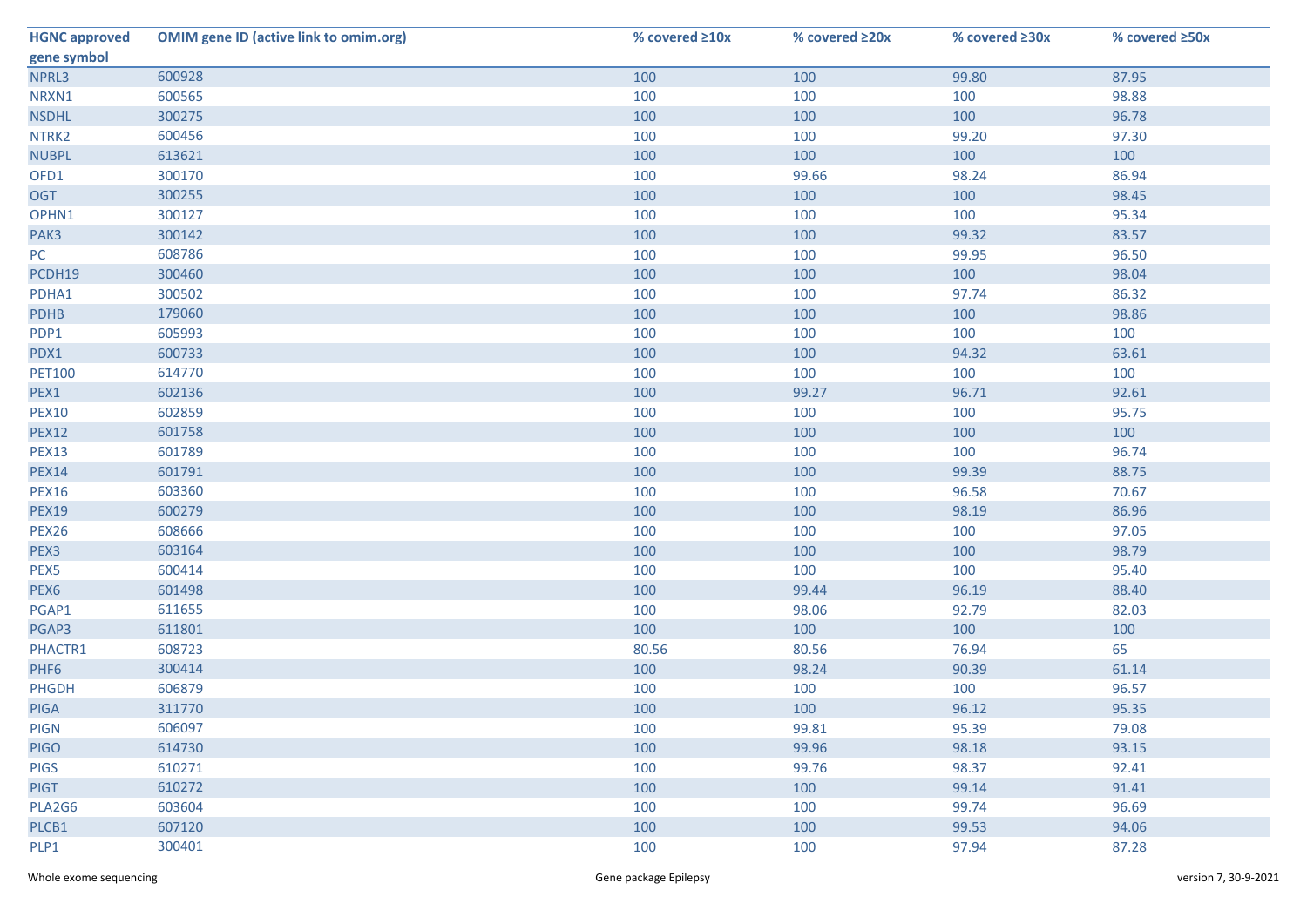| <b>HGNC approved</b> | <b>OMIM gene ID (active link to omim.org)</b> | % covered ≥10x | % covered ≥20x | % covered ≥30x | % covered ≥50x |
|----------------------|-----------------------------------------------|----------------|----------------|----------------|----------------|
| gene symbol          |                                               |                |                |                |                |
| <b>PLPBP</b>         | 604436                                        | 100            | 100            | 89.39          | 87.92          |
| PMM <sub>2</sub>     | 601785                                        | 100            | 100            | 100            | 98.16          |
| <b>PNKP</b>          | 605610                                        | 100            | 100            | 98.86          | 93.95          |
| <b>PNPO</b>          | 603287                                        | 100            | 100            | 100            | 99.51          |
| <b>POLG</b>          | 174763                                        | 100            | 100            | 99.06          | 93.20          |
| PPP2R1A              | 605983                                        | 100            | 100            | 99.78          | 96.20          |
| PPP3CA               | 114105                                        | 100            | 100            | 100            | 98.62          |
| PPT1                 | 600722                                        | 100            | 100            | 100            | 96.43          |
| PQBP1                | 300463                                        | 100            | 100            | 100            | 94.75          |
| PRICKLE1             | 608500                                        | 100            | 100            | 100            | 99.09          |
| PRICKLE2             | 608501                                        | 100            | 100            | 100            | 99.89          |
| PRIMA1               | 613851                                        | 87.20          | 83.49          | 68.18          | 50.09          |
| PRRT2                | 614386                                        | 100            | 100            | 100            | 100            |
| PSAT1                | 610936                                        | 100            | 100            | 100            | 95.58          |
| <b>PSPH</b>          | 172480                                        | 100            | 98.77          | 93.61          | 73.16          |
| <b>PURA</b>          | 600473                                        | 100            | 94.88          | 90.47          | 87.32          |
| PYCR2                | 616406                                        | 100            | 100            | 98.48          | 86.83          |
| QARS1                | 603727                                        | 100            | 100            | 100            | 98.82          |
| RAB39B               | 300774                                        | 100            | 100            | 100            | 100            |
| RAI1                 | 607642                                        | 100            | 100            | 100            | 98.89          |
| RANBP2               | 601181                                        | 99.55          | 98.83          | 97.67          | 94.69          |
| RARS2                | 611524                                        | 100            | 100            | 99.95          | 97.60          |
| <b>RELN</b>          | 600514                                        | 100            | 100            | 99.94          | 98.49          |
| RHOBTB2              | 607352                                        | 100            | 100            | 100            | 99.10          |
| RNASEH2A             | 606034                                        | 100            | 100            | 100            | 95.93          |
| RNASEH2B             | 610326                                        | 100            | 91.35          | 91.35          | 91.35          |
| RNASEH2C             | 610330                                        | 100            | 100            | 100            | 100            |
| <b>ROGDI</b>         | 614574                                        | 100            | 98.24          | 94.45          | 83.30          |
| <b>RORB</b>          | 601972                                        | 100            | 100            | 100            | 99.81          |
| RPS6KA3              | 300075                                        | 100            | 99.68          | 96.65          | 84.98          |
| RRM2B                | 604712                                        | 100            | 100            | 100            | 100            |
| SAMHD1               | 606754                                        | 100            | 100            | 100            | 100            |
| SCAMP5               | 613766                                        | 100            | 100            | 97.03          | 80.42          |
| SCARB2               | 602257                                        | 100            | 100            | 100            | 99.04          |
| SCN1A                | 182389                                        | 100            | 100            | 100            | 99.87          |
| SCN1B                | 600235                                        | 93.06          | 93.06          | 93.06          | 92.71          |
| SCN <sub>2</sub> A   | 182390                                        | 100            | 100            | 99.88          | 98.13          |
| SCN3A                | 182391                                        | 100            | 100            | 100            | 99.27          |
| SCN8A                | 600702                                        | 100            | 100            | 99.94          | 98.39          |
| SEMA6B               | 608873                                        | 99.43          | 88.02          | 80.97          | 71.05          |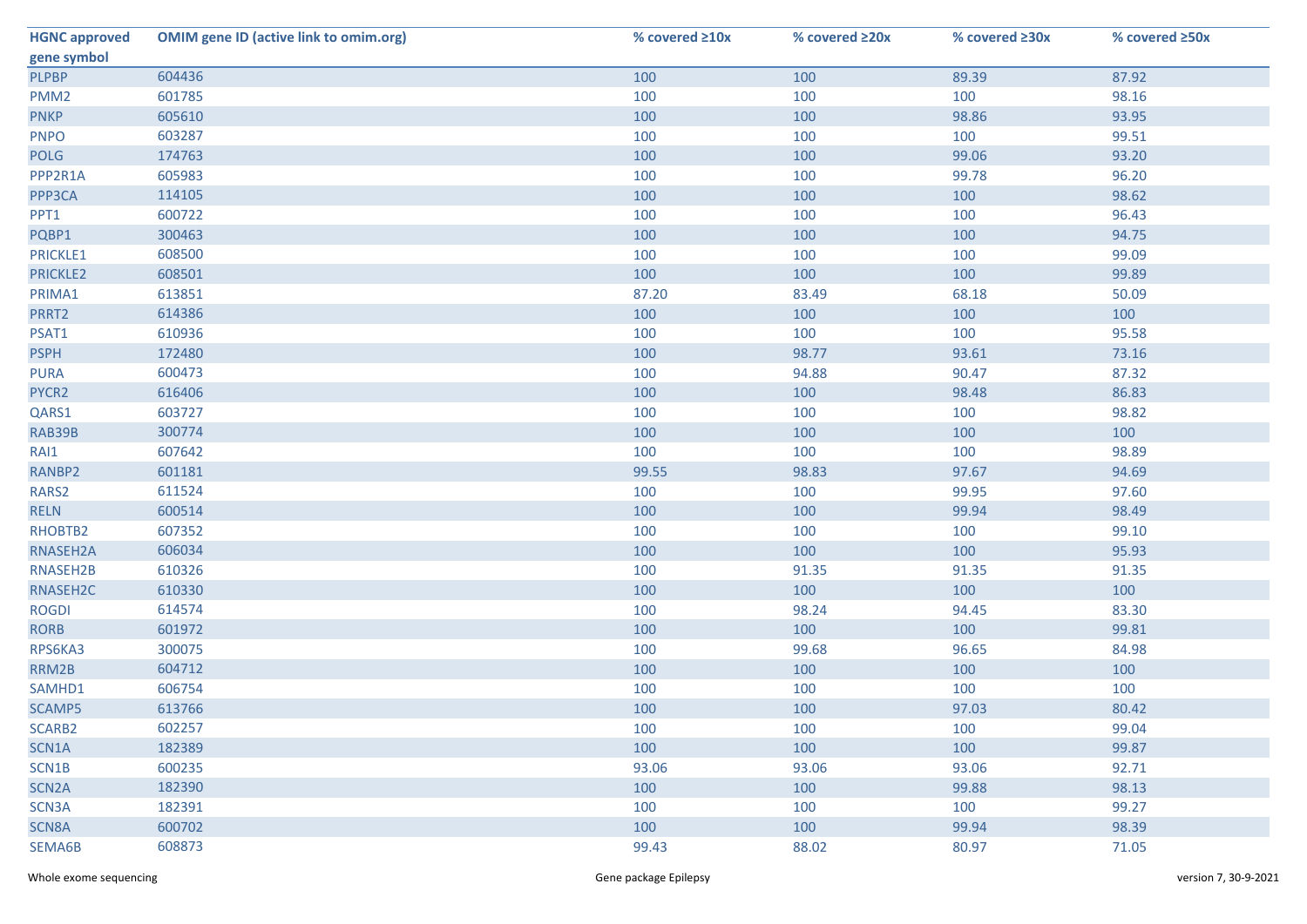| <b>HGNC approved</b> | <b>OMIM gene ID (active link to omim.org)</b> | % covered ≥10x | % covered ≥20x | % covered ≥30x | % covered ≥50x |
|----------------------|-----------------------------------------------|----------------|----------------|----------------|----------------|
| gene symbol          |                                               |                |                |                |                |
| SETBP1               | 611060                                        | 100            | 100            | 100            | 99.87          |
| SHANK3               | 606230                                        | 93.53          | 88.94          | 82.01          | 68.36          |
| SIK1                 | 605705                                        | 100            | 100            | 100            | 99.83          |
| <b>SLC12A5</b>       | 606726                                        | 100            | 99.36          | 96.13          | 86.35          |
| <b>SLC13A5</b>       | 608305                                        | 100            | 100            | 100            | 97.38          |
| <b>SLC16A1</b>       | 600682                                        | 100            | 100            | 100            | 100            |
| <b>SLC19A3</b>       | 606152                                        | 99.94          | 99.94          | 99.94          | 99.94          |
| SLC1A3               | 600111                                        | 100            | 100            | 100            | 91.16          |
| <b>SLC25A1</b>       | 190315                                        | 100            | 100            | 100            | 99.87          |
| <b>SLC25A15</b>      | 603861                                        | 100            | 100            | 100            | 100            |
| <b>SLC25A22</b>      | 609302                                        | 100            | 100            | 100            | 98.96          |
| SLC2A1               | 138140                                        | 100            | 97.73          | 97.73          | 97.73          |
| <b>SLC32A1</b>       | 616440                                        | 100            | 100            | 100            | 97.21          |
| <b>SLC35A2</b>       | 314375                                        | 100            | 100            | 86.85          | 83.56          |
| SLC4A4               | 603345                                        | 100            | 100            | 100            | 98.67          |
| SLC6A1               | 137165                                        | 100            | 95.11          | 88.30          | 81.92          |
| SLC6A5               | 604159                                        | 100            | 100            | 99.94          | 94.17          |
| SLC6A8               | 300036                                        | 99.75          | 89.01          | 70.12          | 47.02          |
| SLC9A6               | 300231                                        | 100            | 99.88          | 98.12          | 92.22          |
| SMARCA2              | 600014                                        | 100            | 100            | 100            | 100            |
| SMC1A                | 300040                                        | 100            | 100            | 100            | 93.45          |
| <b>SMS</b>           | 300105                                        | 100            | 100            | 98.75          | 94.42          |
| SNAP25               | 600322                                        | 100            | 100            | 100            | 98.02          |
| SNX27                | 611541                                        | 100            | 100            | 100            | 96.24          |
| SON                  | 182465                                        | 99.99          | 99.92          | 99.27          | 97.01          |
| SPTAN1               | 182810                                        | 100            | 100            | 99.64          | 96.79          |
| SPTBN1               | 182790                                        | 100            | 100            | 99.74          | 97.38          |
| SRPX2                | 300642                                        | 100            | 100            | 99.06          | 93.98          |
| ST3GAL3              | 606494                                        | 100            | 100            | 100            | 100            |
| ST3GAL5              | 604402                                        | 100            | 100            | 100            | 99.47          |
| STX1B                | 601485                                        | 100            | 98.59          | 95.30          | 88.39          |
| STXBP1               | 602926                                        | 100            | 100            | 100            | 97.53          |
| <b>SUOX</b>          | 606887                                        | 100            | 100            | 100            | 98.55          |
| SYN1                 | 313440                                        | 100            | 94.78          | 81.77          | 64.80          |
| SYNGAP1              | 603384                                        | 98.03          | 98.03          | 97.55          | 92.81          |
| SYNJ1                | 604297                                        | 99.58          | 96.18          | 94.10          | 92.20          |
| <b>SYP</b>           | 313475                                        | 100            | 94.38          | 86.40          | 64.54          |
| SZT <sub>2</sub>     | 615463                                        | 100            | 99.68          | 98.79          | 94.25          |
| TANGO <sub>2</sub>   | 616830                                        | 100            | 100            | 100            | 97.67          |
| <b>TBC1D24</b>       | 613577                                        | 100            | 100            | 99.45          | 96.51          |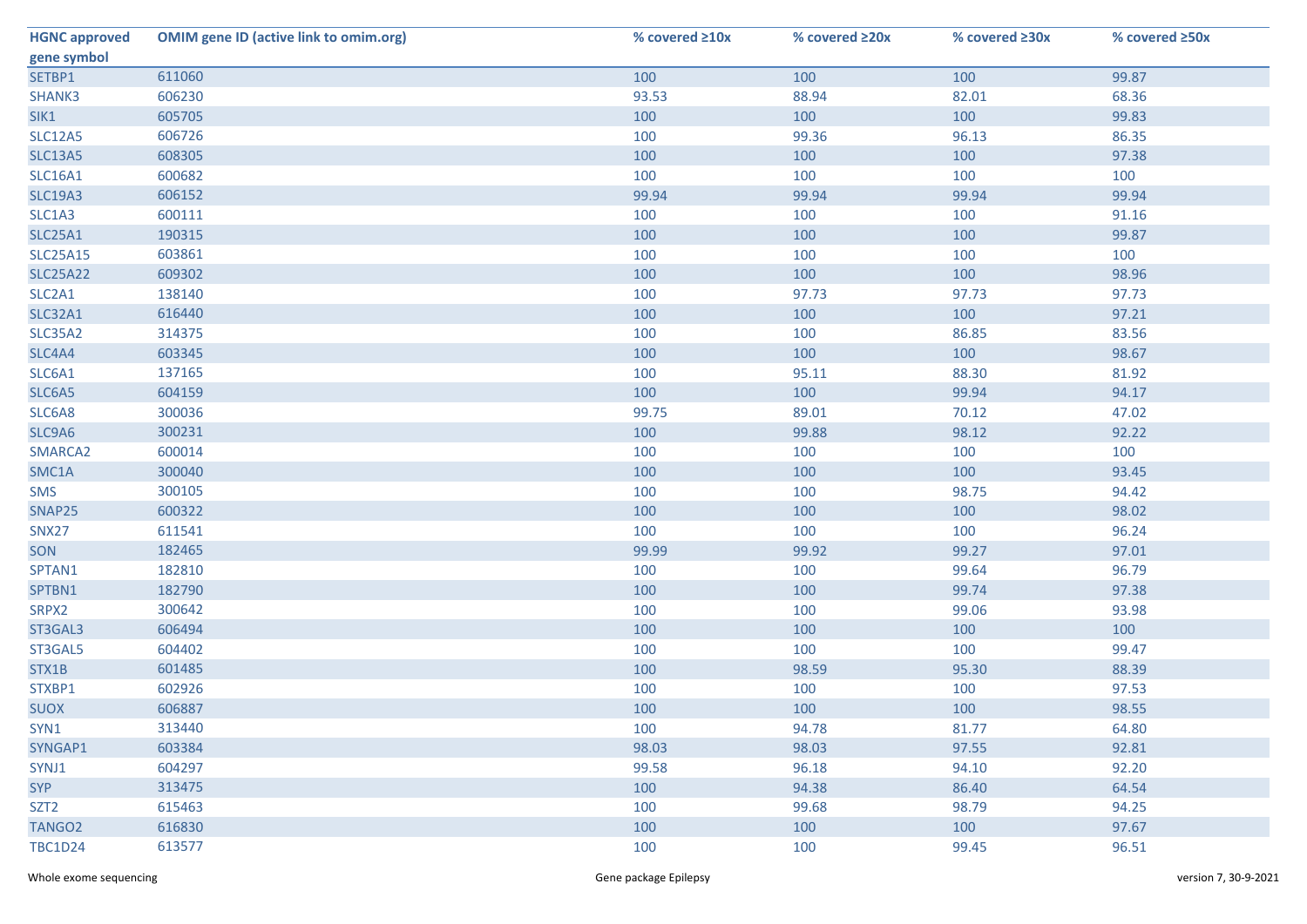| <b>HGNC approved</b> | <b>OMIM gene ID (active link to omim.org)</b> | % covered ≥10x | % covered ≥20x | % covered ≥30x | % covered ≥50x |
|----------------------|-----------------------------------------------|----------------|----------------|----------------|----------------|
| gene symbol          |                                               |                |                |                |                |
| <b>TBCE</b>          | 604934                                        | 100            | 100            | 99.18          | 95.59          |
| <b>TBCK</b>          | 616899                                        | 99.84          | 97.44          | 94.78          | 87.39          |
| TCF4                 | 602272                                        | 100            | 99.49          | 98.62          | 94.81          |
| TDP2                 | 605764                                        | 100            | 100            | 100            | 94.13          |
| THG1L                | 618802                                        | 100            | 100            | 100            | 100            |
| TPP1                 | 607998                                        | 100            | 100            | 98.00          | 93.71          |
| TREX1                | 606609                                        | 100            | 100            | 100            | 100            |
| TRIM8                | 606125                                        | 100            | 100            | 100            | 99.44          |
| <b>TRIO</b>          | 601893                                        | 98.72          | 98.26          | 97.75          | 95.72          |
| TRPM6                | 607009                                        | 100            | 99.39          | 98.20          | 96.47          |
| TSC1                 | 605284                                        | 100            | 100            | 100            | 99.95          |
| TSC <sub>2</sub>     | 191092                                        | 100            | 100            | 100            | 97.97          |
| <b>TSEN54</b>        | 608755                                        | 96.30          | 95.77          | 94.33          | 85.79          |
| <b>TUBA1A</b>        | 602529                                        | 100            | 100            | 100            | 100            |
| <b>TUBB2A</b>        | 615101                                        | 100            | 99.61          | 94.56          | 75.58          |
| TUBG1                | 191135                                        | 100            | 100            | 100            | 100            |
| UBA5                 | 610552                                        | 99.66          | 94.59          | 90.70          | 76.65          |
| UBE2A                | 312180                                        | 100            | 100            | 100            | 93.92          |
| UBE3A                | 601623                                        | 100            | 100            | 100            | 97.29          |
| <b>UGDH</b>          | 603370                                        | 100            | 100            | 100            | 97.88          |
| UGP2                 | 191760                                        | 100            | 100            | 100            | 99.56          |
| UNC13A               | 609894                                        | 100            | 99.57          | 99.40          | 96.03          |
| UNC13B               | 605836                                        | 65.14          | 65.14          | 65.14          | 65.10          |
| <b>VPS50</b>         | 616465                                        | 99.30          | 95.86          | 93.86          | 85.60          |
| <b>WAC</b>           | 615049                                        | 99.37          | 97.25          | 96.62          | 91.18          |
| WDR26                | 617424                                        | 91.96          | 86.99          | 85.27          | 82.42          |
| WDR45                | 300526                                        | 100            | 100            | 100            | 97.31          |
| <b>WWOX</b>          | 605131                                        | 100            | 100            | 100            | 87.63          |
| <b>XK</b>            | 314850                                        | 100            | 100            | 100            | 97.20          |
| <b>YWHAG</b>         | 605356                                        | 100            | 100            | 99.62          | 90.40          |
| ZDHHC9               | 300646                                        | 100            | 100            | 95.28          | 71.54          |
| ZEB <sub>2</sub>     | 605802                                        | 100            | 100            | 100            | 100            |
| ZMYND11              | 608668                                        | 100            | 100            | 100            | 100            |

- OMIM release used: 23-9-2021

- The statistics above are based on a set of 150 samples

- % Covered 10x , 20x, 30x and 50x describes the percentage of a gene's coding sequence (±10bp flanking introns) that is covered at least 10x, 20x, 30x or 50x